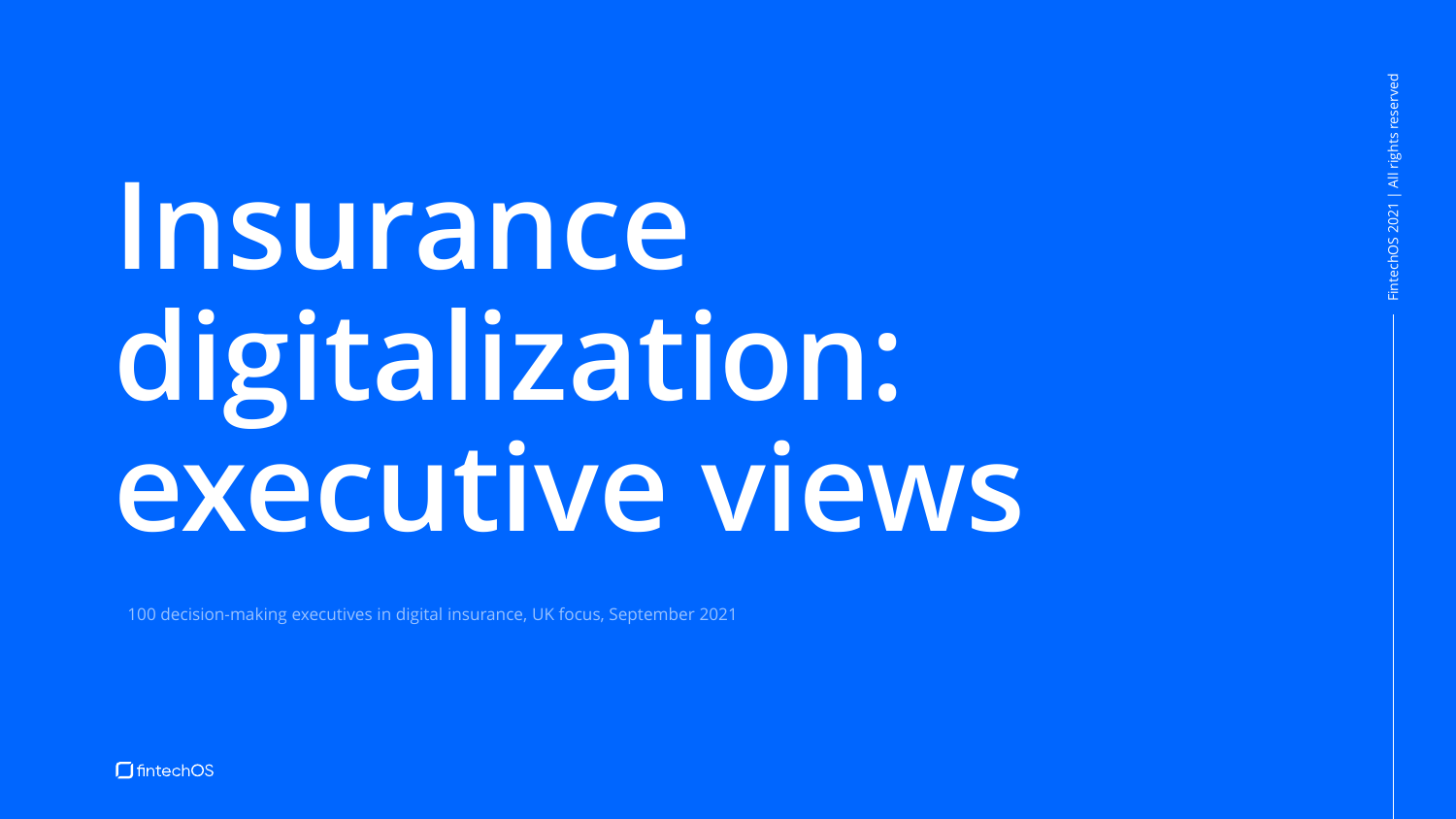How active are insurers in terms of developing and releasing updates and improvements to their digital products and channels?

What are insurers' stated aims when they invest in digital capabilities, and do the executives feel they are achieving what they set out to?







Can we detect strategic differences in the digital-first competitors versus the incumbents?

FintechOS 2021 | All rights reserved 2621 | All rights reserved

### **Digital product updates Aims of digital investments "Challenger mindset"?**

## **Survey of digital insurance executives**

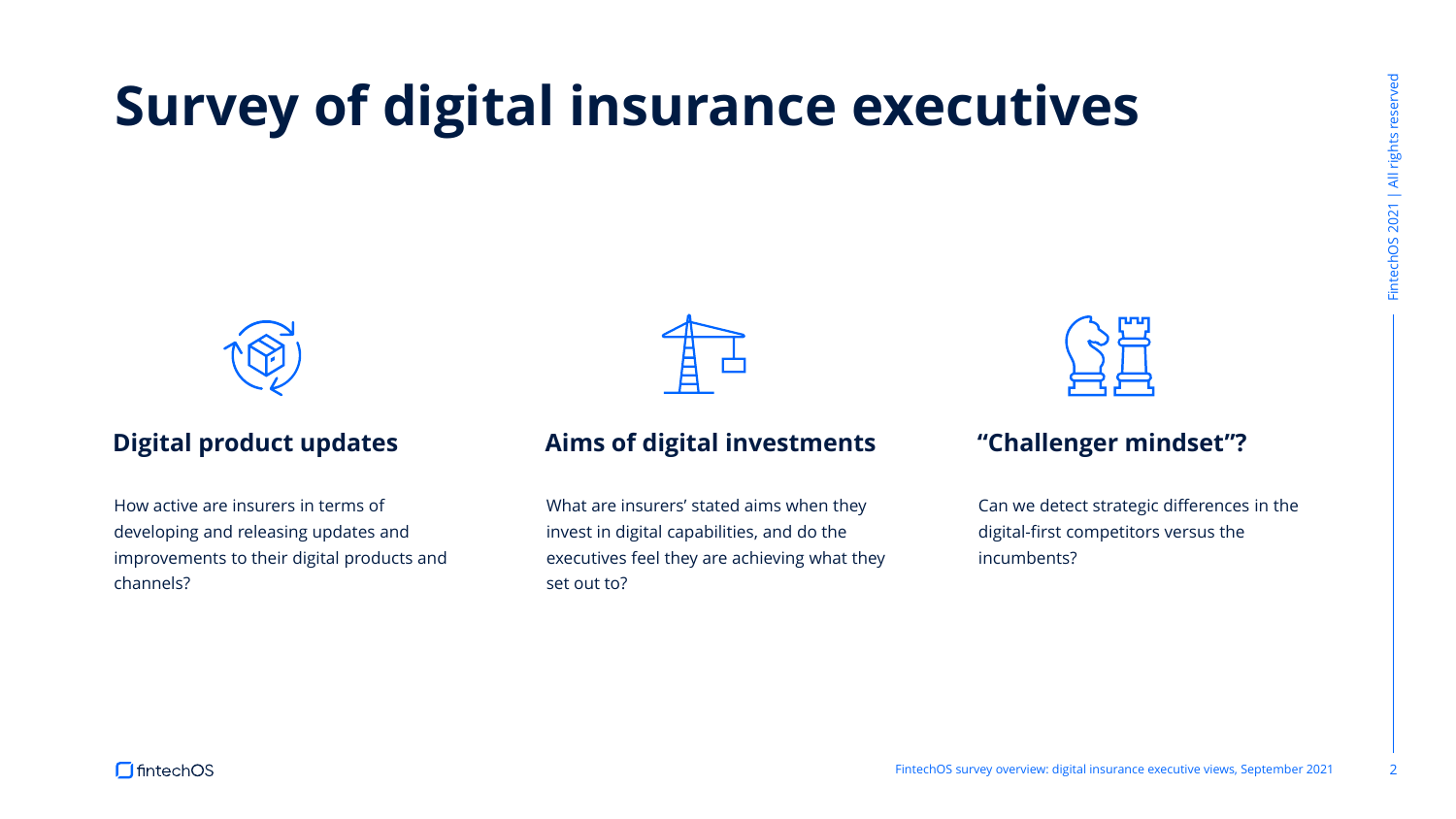## **Insurance executives managing digital**

3FintechOS 2021 | All rights reserved | All rights reserved FintechOS 2021

- 87% UK-based firms
- Respondents state they have "decision-making power over major digitalisation projects"
- Survey conducted in partnership with Censuswide



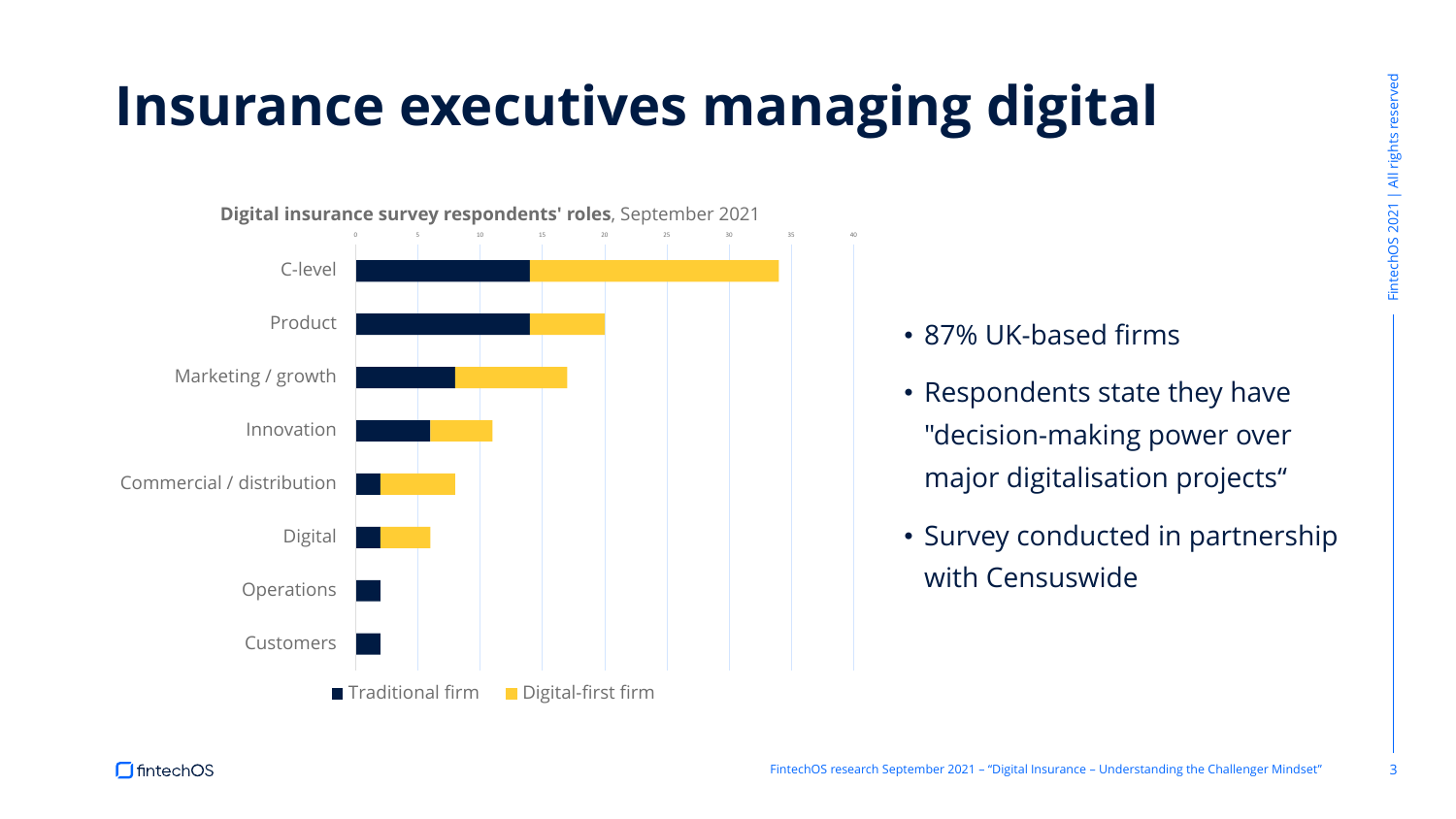FintechOS 2021 | All rights reserved 4FintechOS 2021 | All rights reserved

 $\boldsymbol{\varDelta}$ 

## **Spectrum of digitalization**

❑ Being one of the first to make necessary changes

❑ Moving with the rest of the market

❑ Waiting and following the rest of the market when forced to



**S** fintechOS

□ Proactive, leading the market

Digital strategy / adoption curve (all respondents)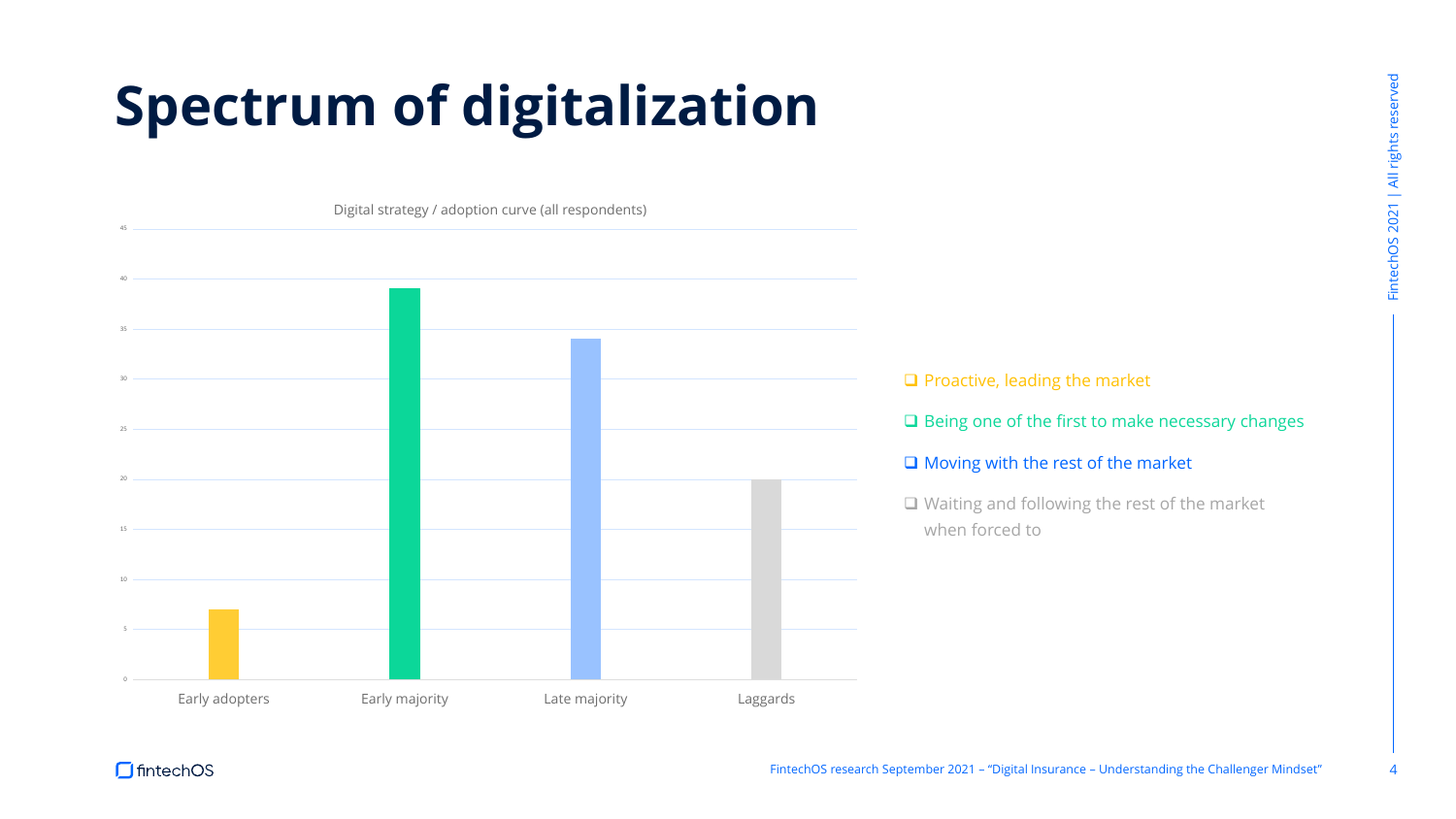FintechOS 2021 | All rights reserved 5FintechOS 2021 | All rights reserved

### **Insurance is a digital hive of activity**

FintechOS research September 2021 – "Digital Insurance – Understanding the Challenger Mindset"

### **Release capability Current product updates**



**S** fintechOS

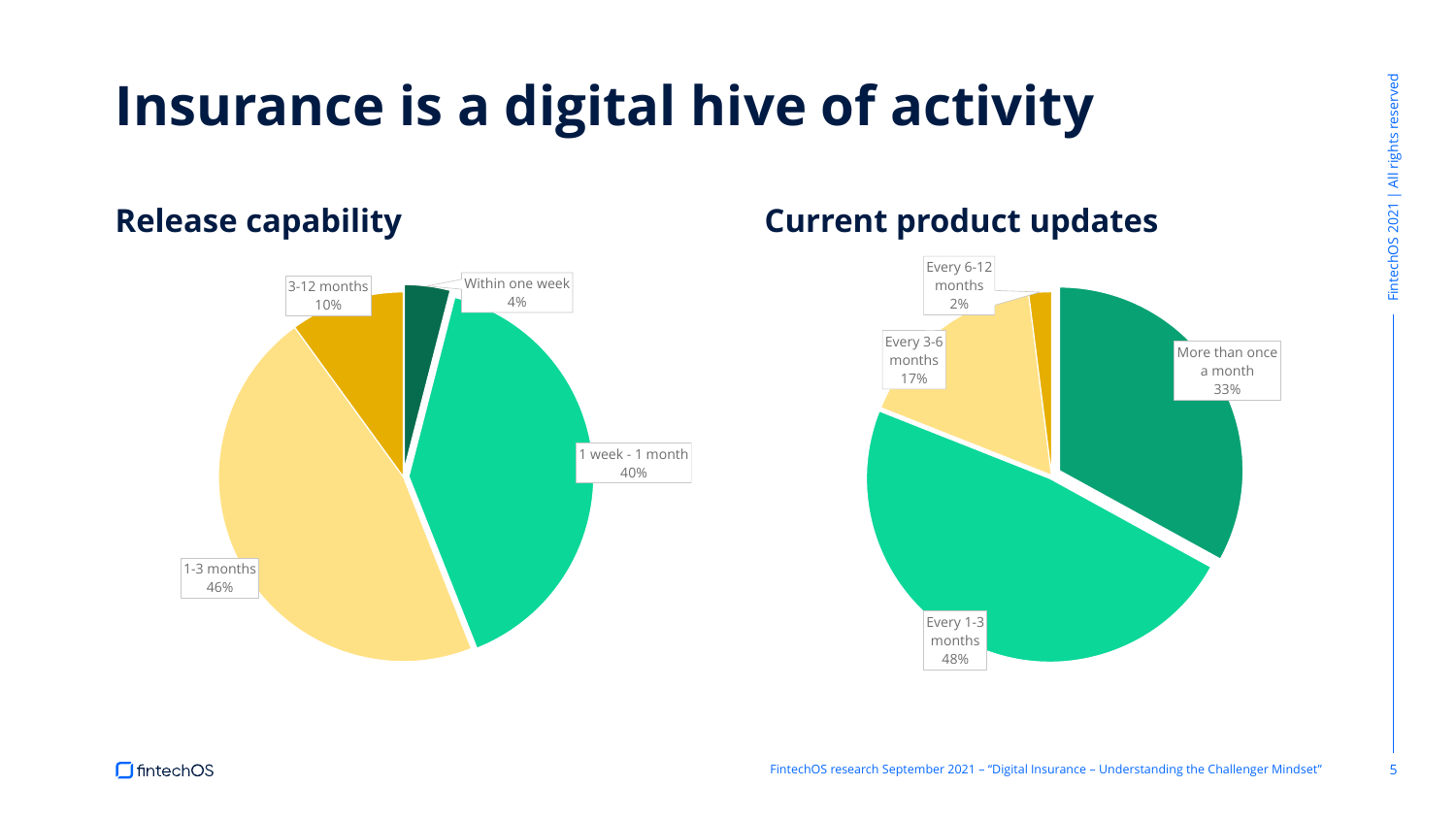## **Digital: building on strengths?**

- ❑ "Digital is the **primary** driver of our **growth** and **business model**"
- ❑ "Digital is **already** one of our main **strengths**"
- ❑ "Digital is an important factor in our **future**, but we are **not** where we need to be yet"
- ❑ "Digitalization and our technology are **frictions** or **complicating** factors for us"

### **FINDINGS:**

- Over half (62%) of traditional firms say that they are not yet where they want to be with digital, or even consider it a friction
- 40% of new firms view digital as one of their main strengths, against a lower figure of 26% of traditional firms

FintechOS 2021 | All rights reserved on and the chOS 2021 | All rights reserved



Traditional firm





Digital-first firm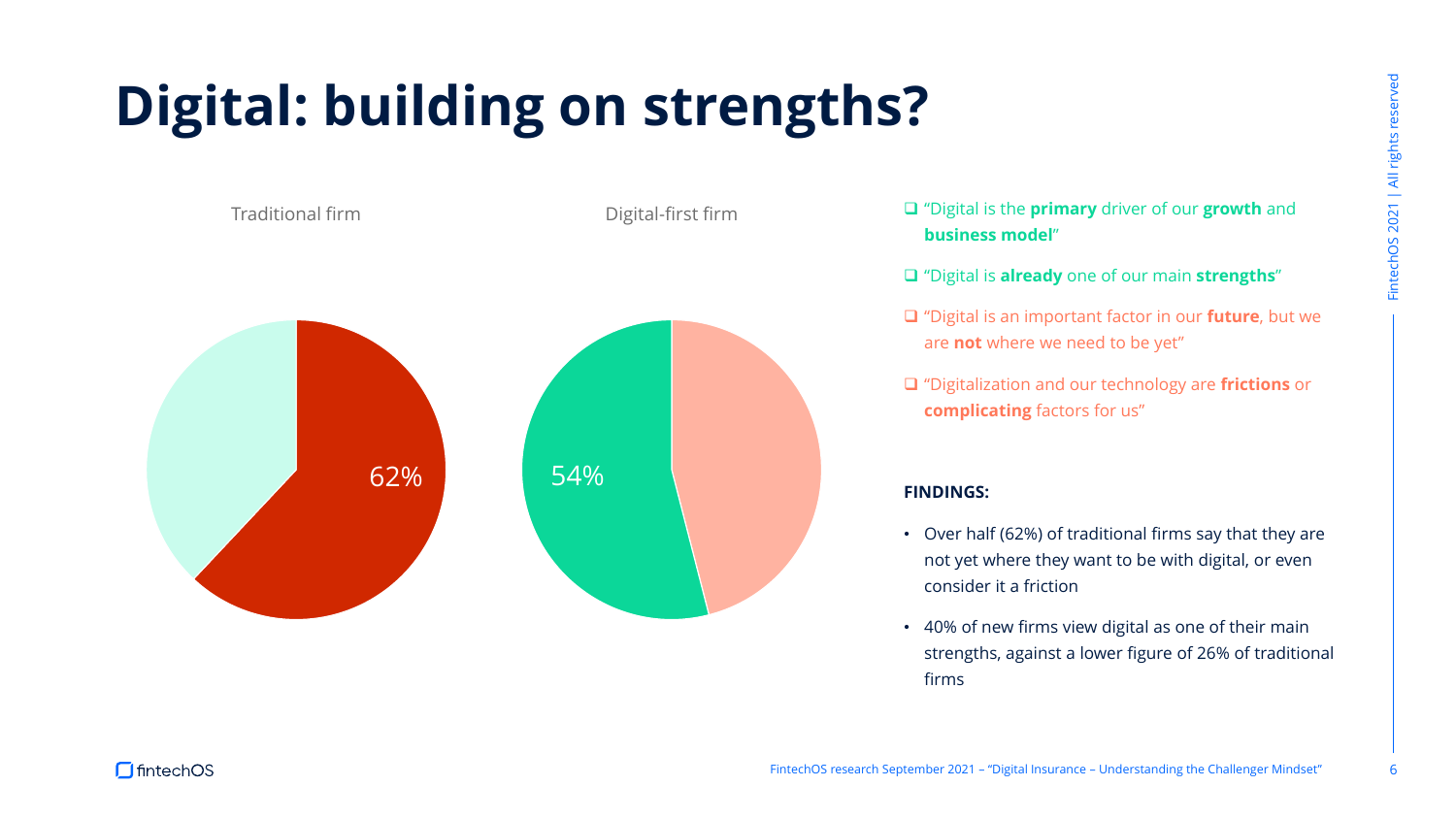## **Why invest in digital?**

### **FINDINGS:**

- Respondents from traditional and digital-first firms were equally likely to associate investment in digital with **growth**
- However, traditional firms were 1.4x as likely to associate digital investments with **internal IT improvements and internal efficiencies**
- Digital-first firms were more likely to focus on benefits for **customer engagement and satisfaction** (62% vs 44% of traditional firm respondents chose this option)
- Digital-first firms were twice as likely to consider digital improvements to be about **attracting outside investment**

FintechOS 2021 | All rights reserved **7FintechOS 2021** | All rights reserved







### **Key benefits of investment in digital capabilities: % of cohort respondents included**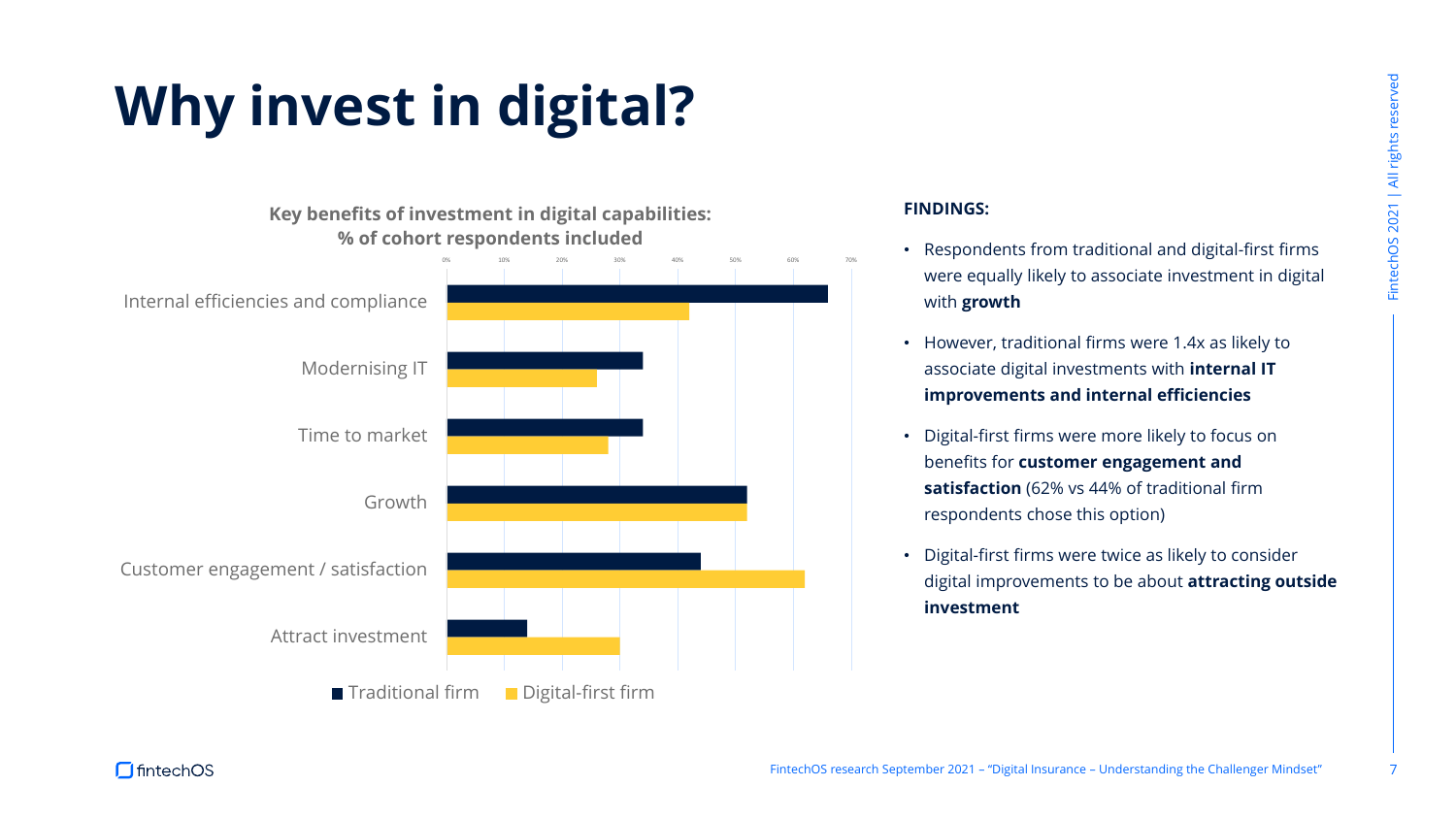## **Inward-looking digital objectives?**



- Three-quarters of respondents from traditional firms consider "**process efficiency**" as the primary purpose of technology and IT work, ahead of "**tangible improvements for the end user**".
- 50% of respondents state **customer experience** (CX) is not routinely, or ever, considered when planning a digital project

FintechOS 2021 | All rights reserved 8 a conserved and the chOS 2021 | All rights reserved





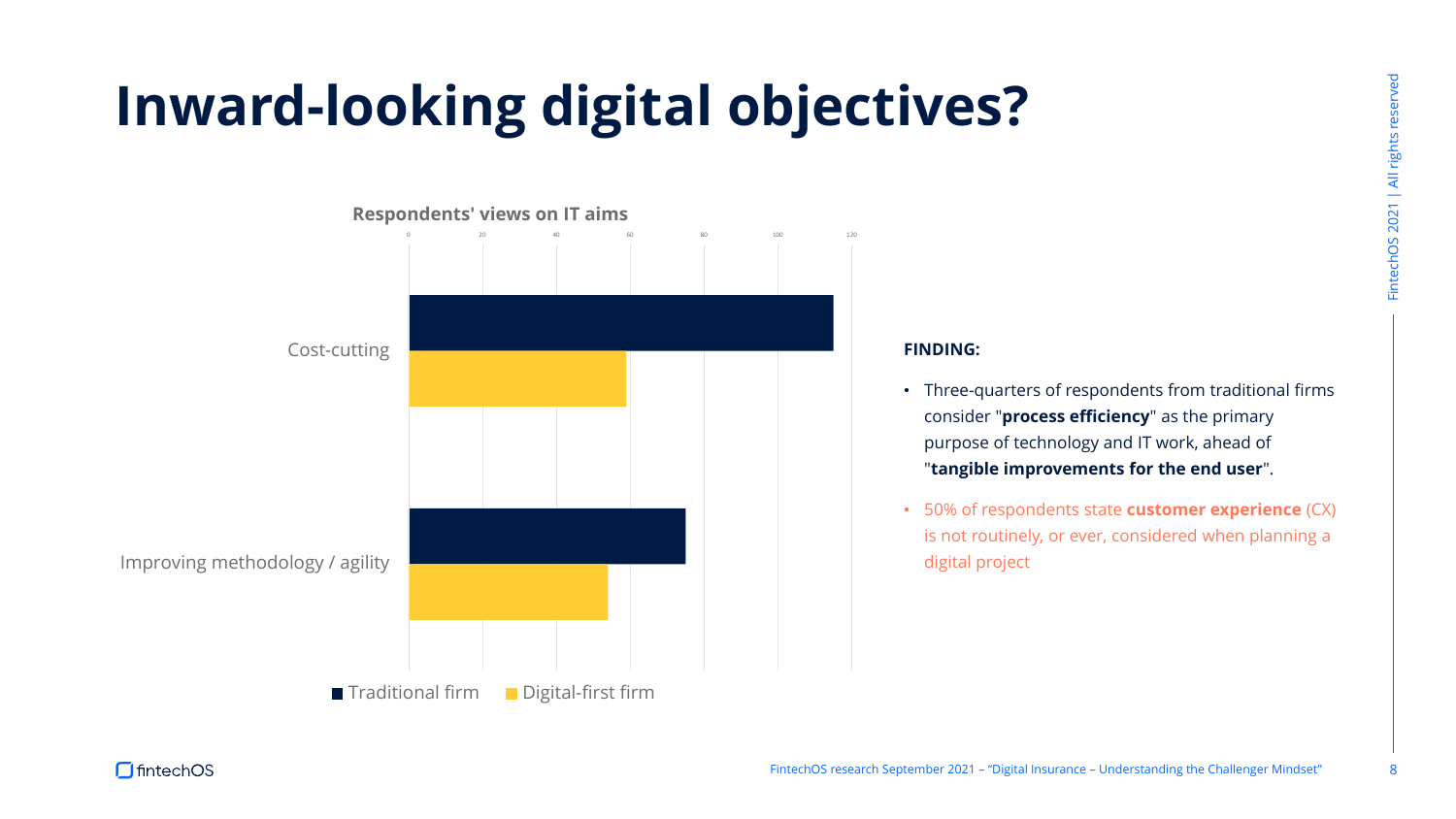FintechOS 2021 | All rights reserved 9FintechOS 2021 | All rights reserved

**9** 

### **Has digital delivered expected benefits?**

### **FINDINGS:**

- 64% of respondents in traditional firms feel they have achieved **growth** through digital investments…
- …as well as 66% responding that digital investments have achieved **improvements in customer engagement and satisfaction**
- However, 74% feel they **have not achieved IT modernization**…
- …and 64% feel they **have not improved time to market** with new products
- 4% of respondents in traditional firms stated that they had not achieved any of these objectives





### **Traditional firms: aims vs perceived achievements in digital**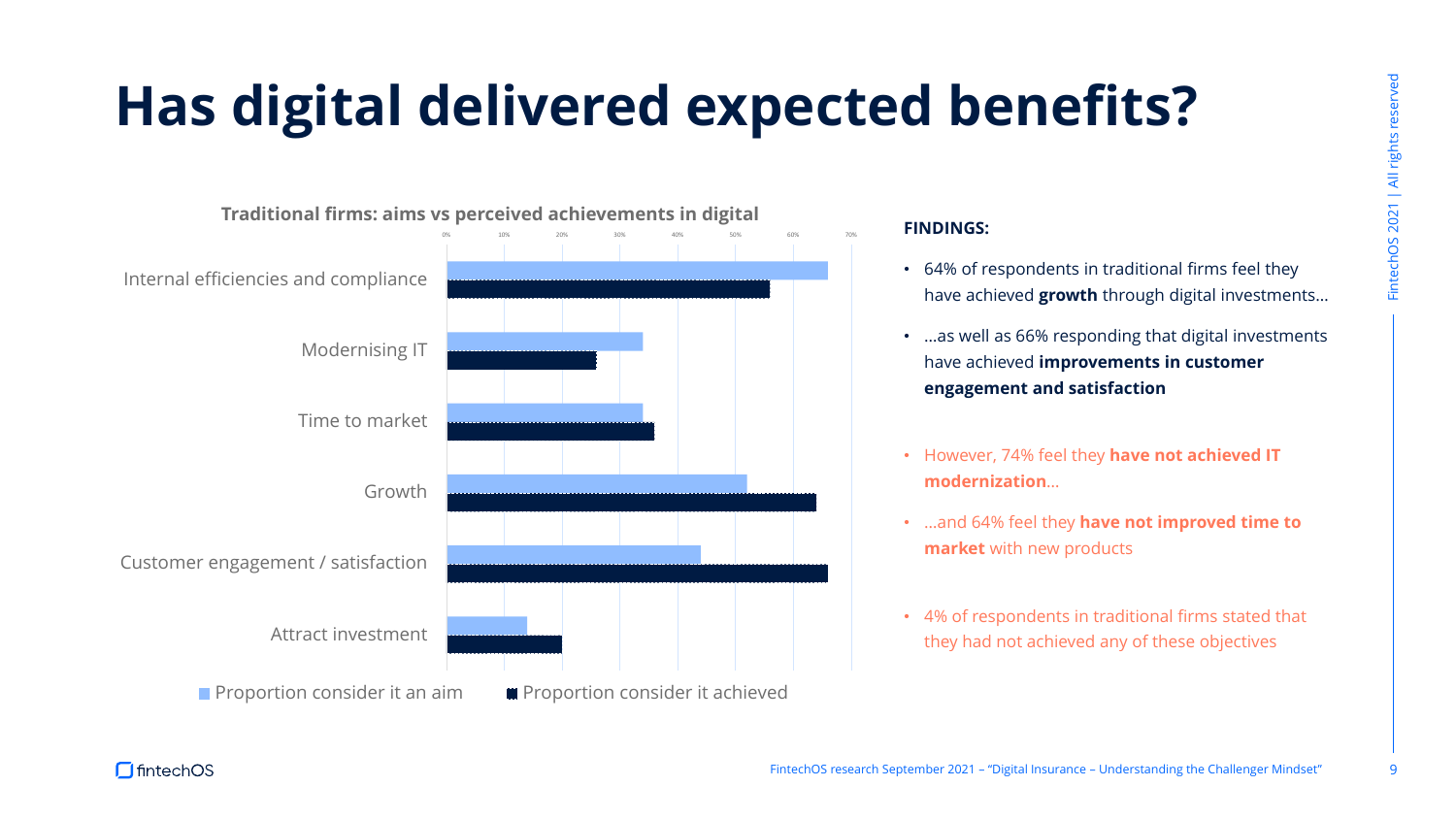## **Younger firms, digital work-in-progress…**

1 All rights reserved ved All rights reser FintechOS 2021

10



**S** fintechOS

### **Digital-first firms: aims vs perceived achievements in digital**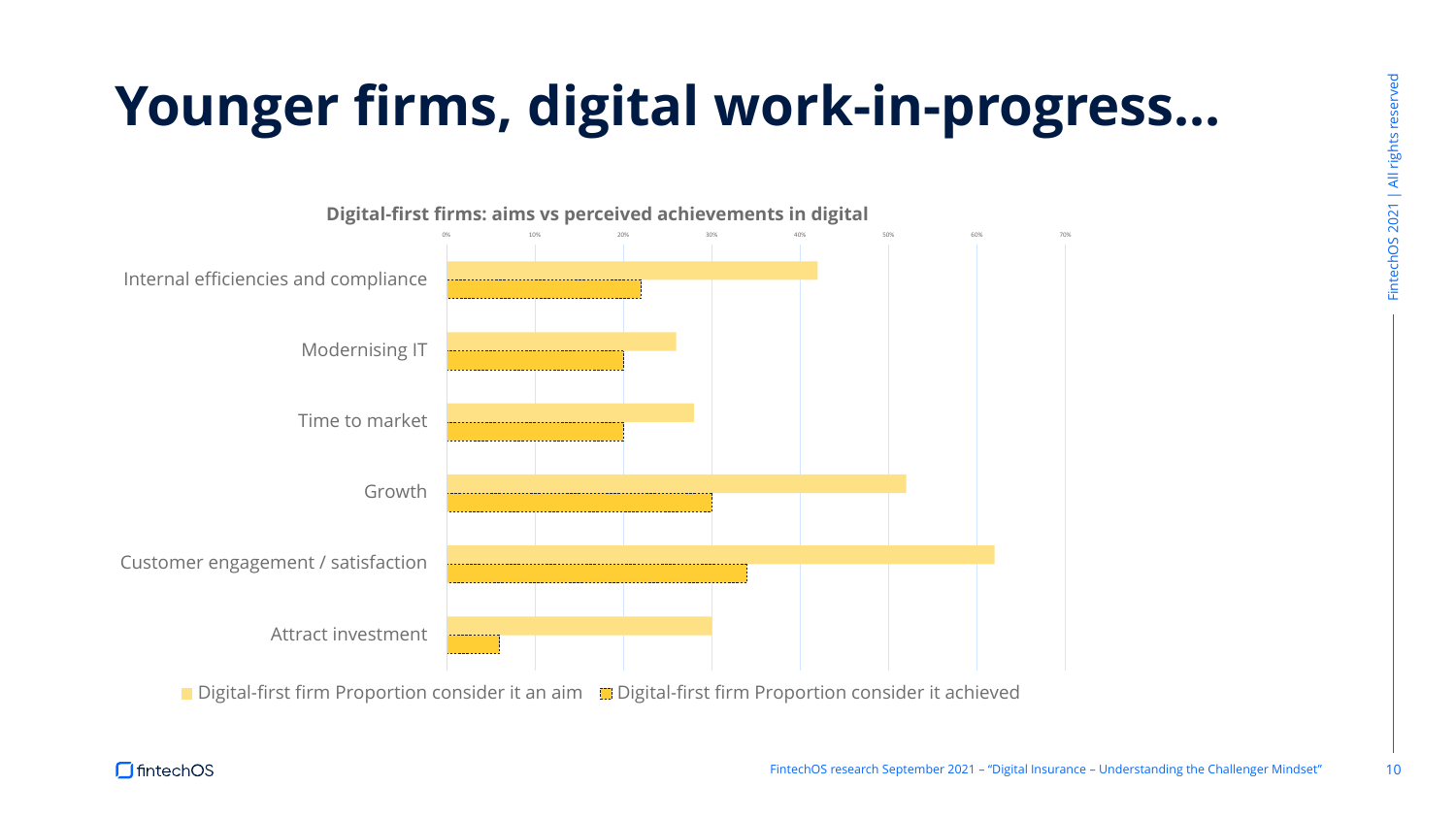## **The digitalization journey**





1 All rights reserved  $\overline{\mathbf{e}}$ All rights r FintechOS 2021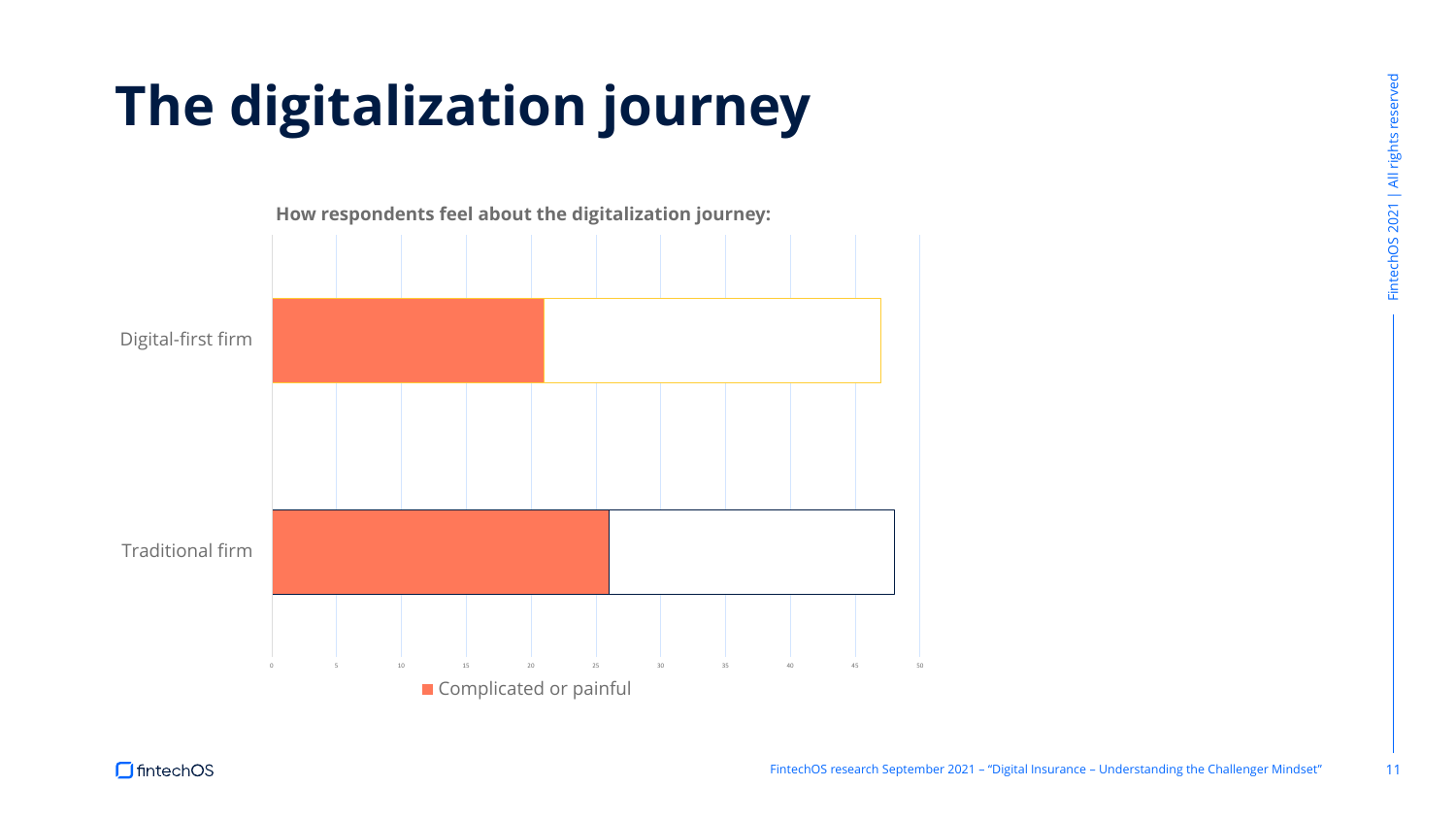### **"Mission accomplished?"**







| 35 | 40 | 45 | 50 |
|----|----|----|----|

FintechOS research September 2021 – "Digital Insurance – Understanding the Challenger Mindset"

1 All rights reserved<br>N<br>RintechOS 2021 | All rights reserved ved All rights rese FintechOS 2021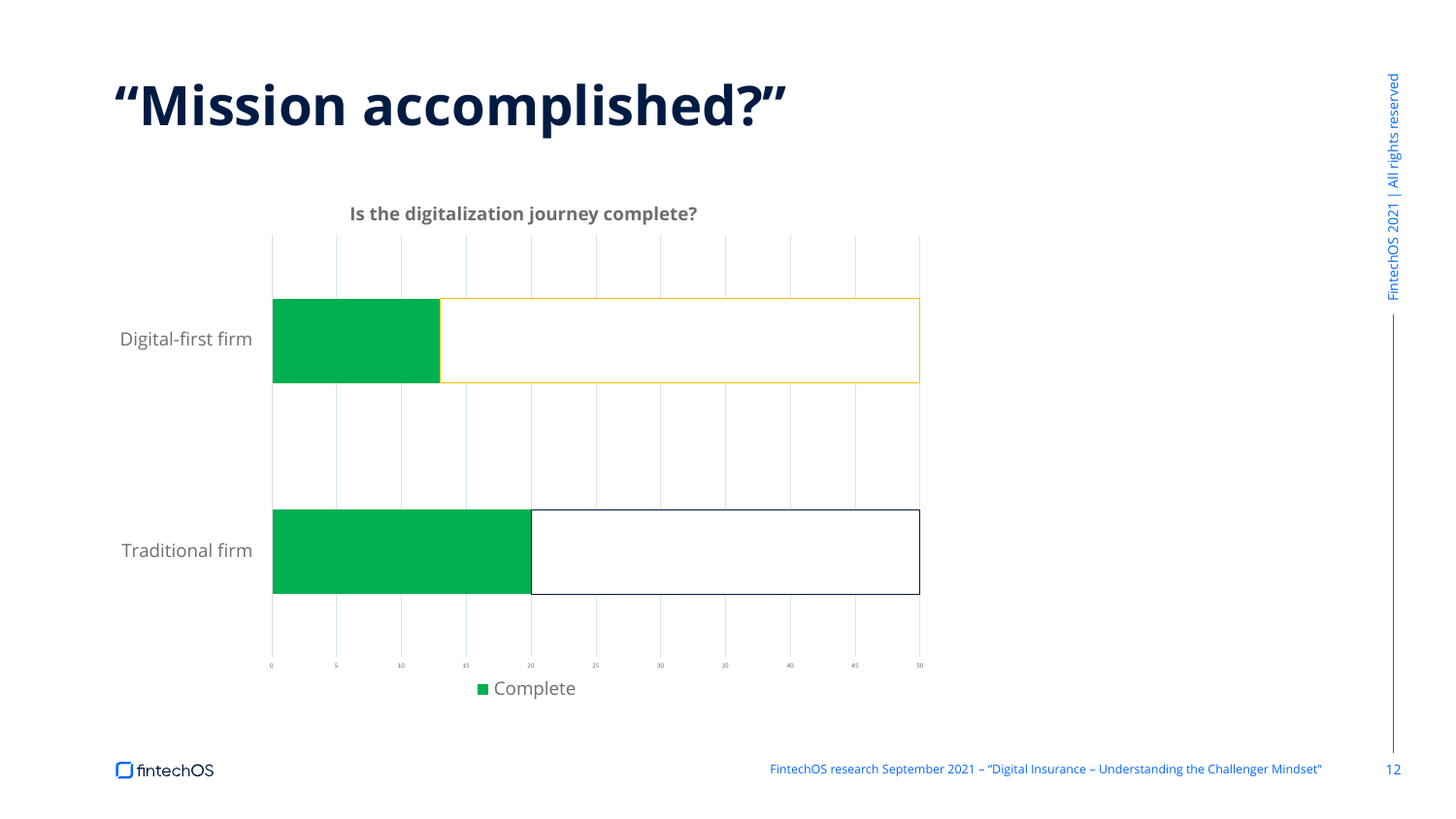## **Measuring the digital journey length…**

### **"Journey complete" "Not complete"**





**For those who considered their digital journey "complete", it took…**



FintechOS 2021 | All rights reserved 1 All rights reserved<br>
3 FintechOS 2021 | All rights reserved



**Those who consider their digitalization journey NOT complete, expect to work on it a further…**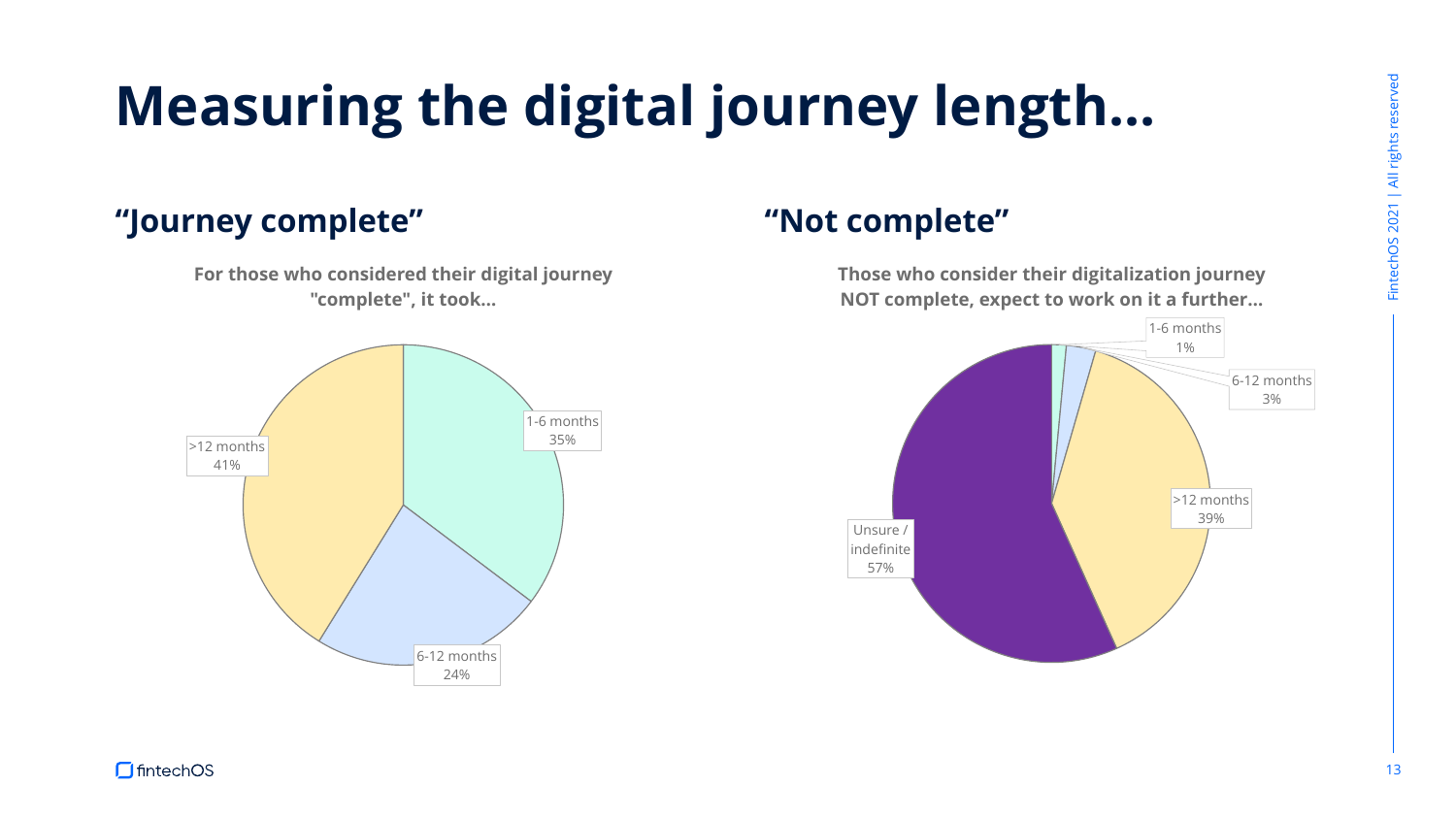### **Conclusions – digital product updates**

- ➢ How are product updates prioritized, and how does the organization assess whether the intended success was achieved?
- ➢ Do people in your organization view "digital" as just another internal project?
- What do "done" and "good" mean in your strategy?
- Insurers who offer digital-direct models are highly active in product and app updates
- Insurance firms are wrestling with competing perceptions of digital transformation as a finite journey versus a continuous activity





FintechOS research September 2021 – "Digital Insurance – Understanding the Challenger Mindset"

1 All rights reserved FintechOS 2021 | All rights reserved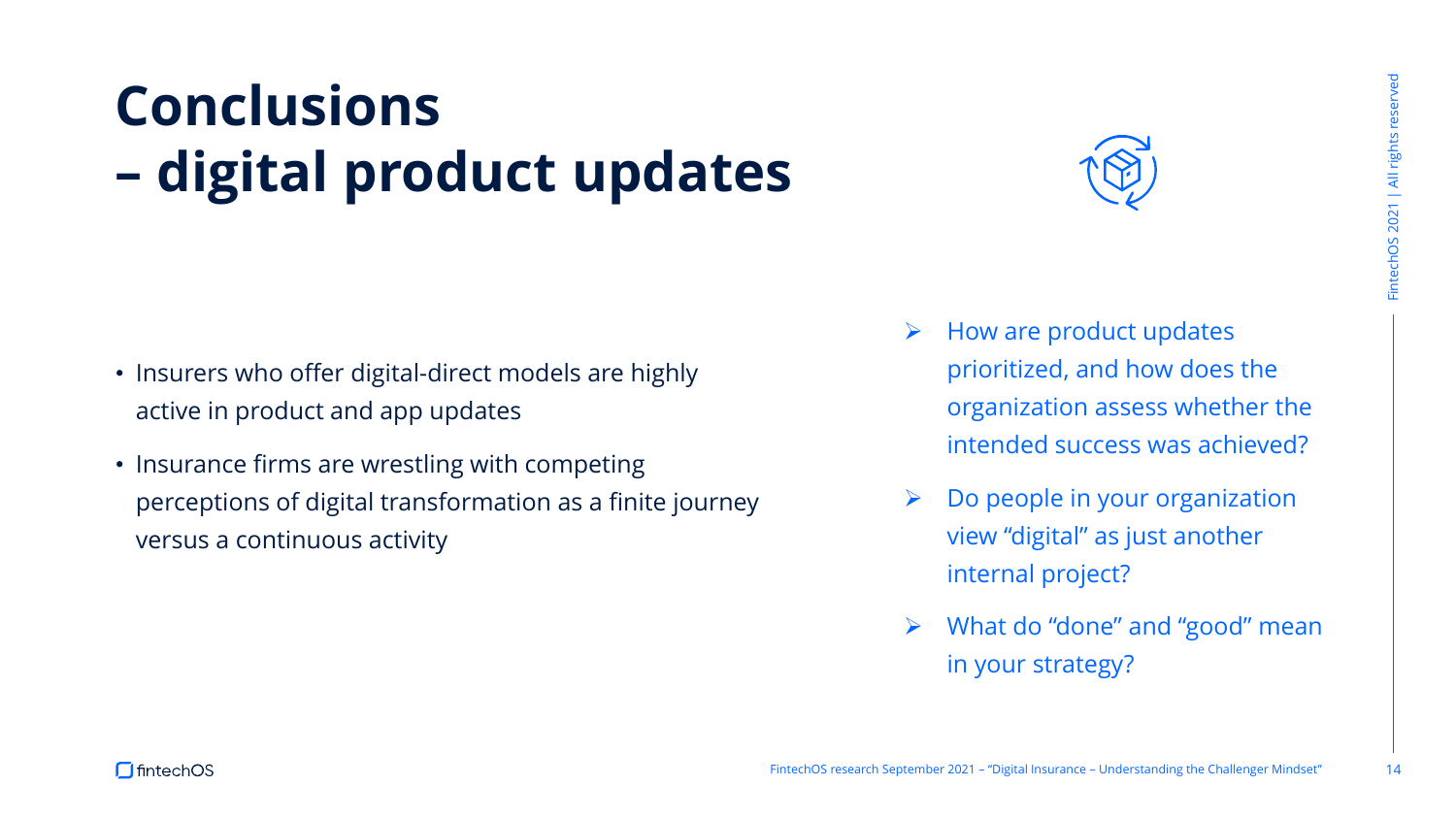### **Conclusions – aims of digital investments**

| nt and       | $\triangleright$ Who is happy with progress on<br>digital, and who isn't? Why?                     |
|--------------|----------------------------------------------------------------------------------------------------|
| <b>OCESS</b> | $\triangleright$ Are the customers happy with<br>what the firm has achieved?                       |
| ed           | Do the day-to-day priorities<br>undermine the ability to make<br>strategic investments in digital? |

- Differing views on the aims for digital investmen innovation could compete within a firm
- Internal pressures can lead firms to prioritize process efficiency and IT modernization over customer experience
- Both incumbents and new firms have experience frustration with digitalization





FintechOS 2021 | All rights reserved 1 All rights reserved<br>5  $-$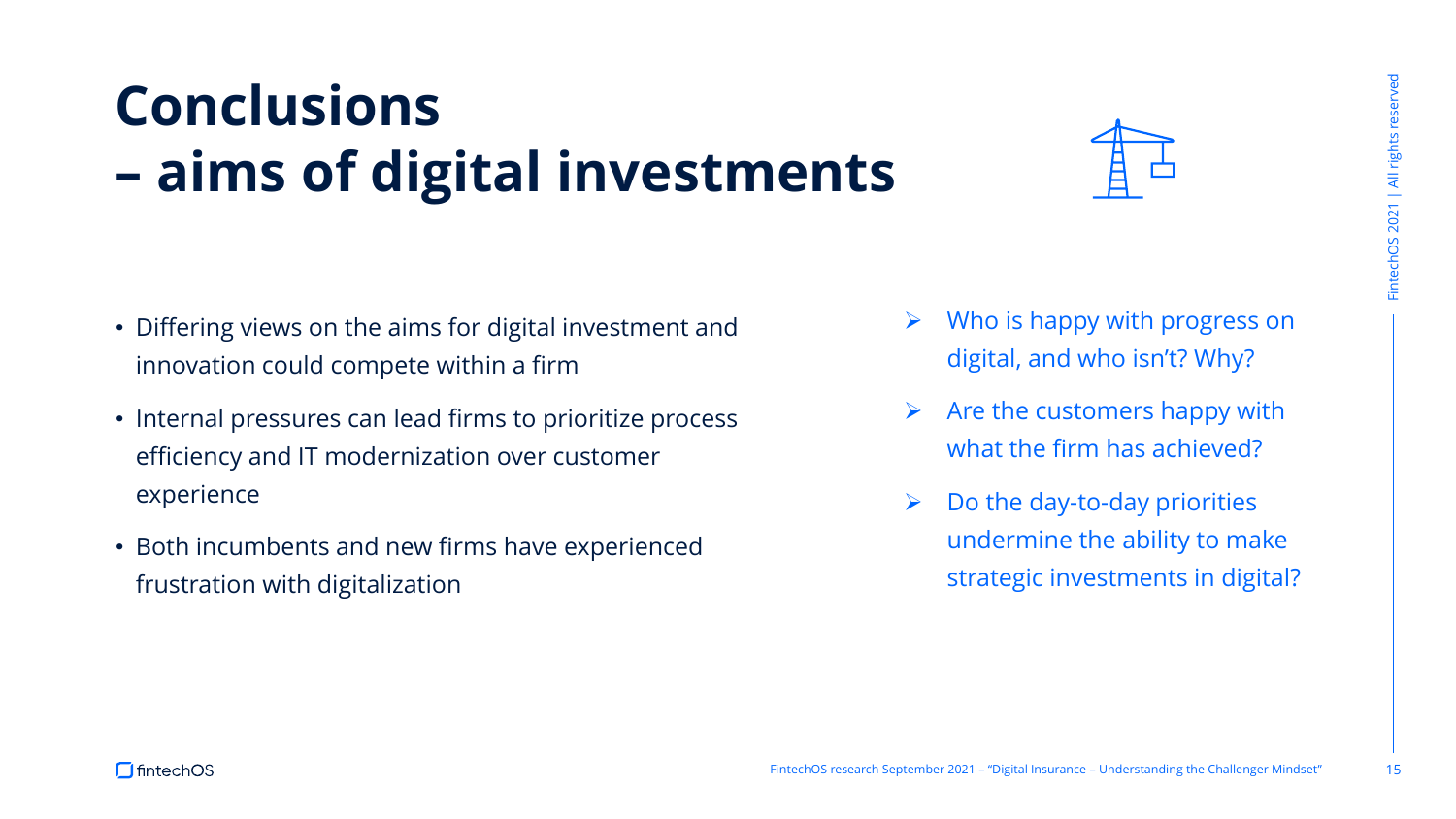### **Conclusions – "challenger mindset?"**

- What can larger, longerestablished insurers learn from the strategy of more digitallynative competitors?
- ➢ How can new, digital-first firms avoid the frictions and contentions which seem to be associated with incumbent businesses?
- Digital-first firms define their strategy differently
- Executives in firms which identify as being "fully-digital" are self-critical about their progress
- Digital-first firms are running into "incumbent-style" concerns around compliance and operational efficiency





FintechOS 2021 | All rights reserved a 1 All rights reserved<br>
a 1 All rights reserved